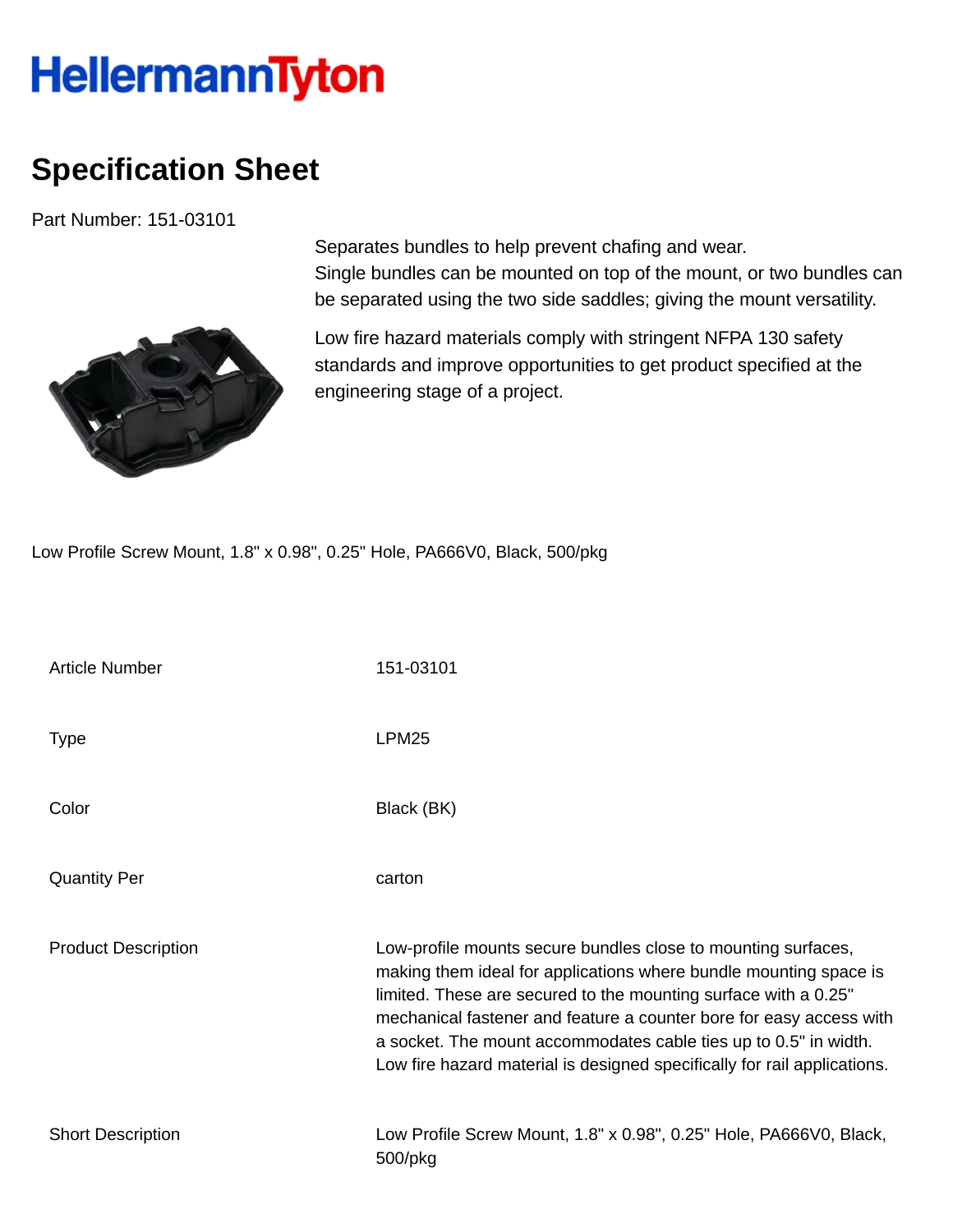| Length L (Imperial)                   | 1.8                             |
|---------------------------------------|---------------------------------|
| Length L (Metric)                     | 45.1                            |
| <b>Fixation Method</b>                | <b>Screw Mounting and Rivet</b> |
| Width W (Imperial)                    | 0.98                            |
| Width W (Metric)                      | 24.9                            |
| <b>Cable Ties</b>                     | T50 - T250                      |
| Height H (Imperial)                   | 0.66                            |
| Height H (Metric)                     | 16.7                            |
| Mounting Hole Diameter D (Imperial)   | 0.25                            |
| Mounting Hole Diameter D (Metric)     | 6.7 mm                          |
| Mounting Hole Diameter D Max (Metric) | 6.7                             |

Material Material Polyamide 6.6/6, V0 (PA666V0)

Material Shortcut PA666V0